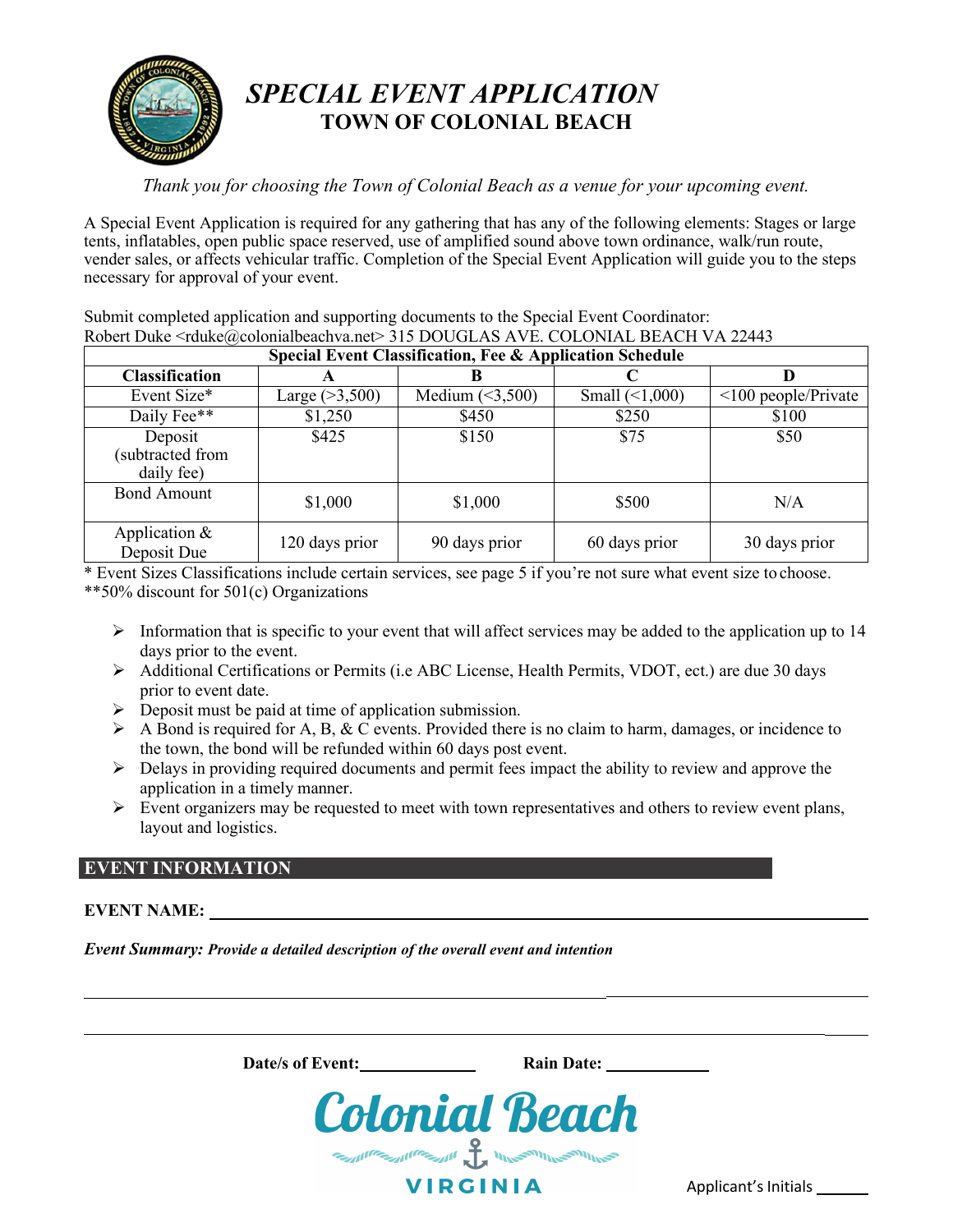| <b>ADMINISTRATIVE USE ONLY</b>                                                                                                              |                                    |                              |  |                                    |  |
|---------------------------------------------------------------------------------------------------------------------------------------------|------------------------------------|------------------------------|--|------------------------------------|--|
| <b>Application Submitted:</b>                                                                                                               |                                    | Deposit Paid:                |  |                                    |  |
| Full Permit Fee Paid:                                                                                                                       |                                    | Bond:                        |  |                                    |  |
| Classification:                                                                                                                             |                                    |                              |  |                                    |  |
| <b>Type of Event:</b> Check all that apply                                                                                                  | <b>EVENT INFORMATION continued</b> |                              |  |                                    |  |
| $\Box$ Parade<br>Carnival<br>Charity event<br>Community/cultural event<br>$\Box$ Run/walk<br>$\Box$ Concert<br>Fundraiser<br>Water activity |                                    |                              |  |                                    |  |
| □Church event<br>Bike race<br>Festival                                                                                                      |                                    |                              |  |                                    |  |
| <b>Location:</b> Check all that apply                                                                                                       |                                    |                              |  |                                    |  |
| Boardwalk                                                                                                                                   | Castlewood Park                    | "The Point"                  |  | <b>Town Center</b>                 |  |
| Beachfront                                                                                                                                  | Torrey Smith Park<br>Pavilion      | Town Hill on Washington ave. |  | Town Hill<br><b>Boardwalk Side</b> |  |
| Other:                                                                                                                                      |                                    |                              |  |                                    |  |

*If the event involves the use of a park, the applicant must obtain advance approval from the Towns Manager's office before applying. 804-224-7181* 

#### **Event Hours:**

| <b>Event Date/s:</b> | <b>Set-Up Time</b> | <b>Start Time</b> | <b>End Time</b> | <b>Breakdown Time</b> |
|----------------------|--------------------|-------------------|-----------------|-----------------------|
|                      |                    |                   |                 |                       |
|                      |                    |                   |                 |                       |
|                      |                    |                   |                 |                       |
|                      |                    |                   |                 |                       |

**Special Event Description:** *What key elements and highlights are unique to your event* 

| Anticipated Attendance: Participants: National Contract of Anticipants: |                                                  | Spectators: Note a series and the series of the series of the series of the series of the series of the series of the series of the series of the series of the series of the series of the series of the series of the series       |  |  |  |  |
|-------------------------------------------------------------------------|--------------------------------------------------|--------------------------------------------------------------------------------------------------------------------------------------------------------------------------------------------------------------------------------------|--|--|--|--|
| <b>Event Admission/Entry:</b> Check all that apply                      |                                                  |                                                                                                                                                                                                                                      |  |  |  |  |
| Free                                                                    | <b>Private Event</b><br><b>Participation Fee</b> |                                                                                                                                                                                                                                      |  |  |  |  |
|                                                                         |                                                  |                                                                                                                                                                                                                                      |  |  |  |  |
| <b>APPLICANT INFORMATION</b>                                            |                                                  |                                                                                                                                                                                                                                      |  |  |  |  |
|                                                                         |                                                  |                                                                                                                                                                                                                                      |  |  |  |  |
|                                                                         |                                                  |                                                                                                                                                                                                                                      |  |  |  |  |
|                                                                         |                                                  | Alternate Phone:                                                                                                                                                                                                                     |  |  |  |  |
|                                                                         |                                                  | E-mail Address: <u>New York and Separate and Separate and Separate and Separate and Separate and Separate and Separate and Separate and Separate and Separate and Separate and Separate and Separate and Separate and Separate a</u> |  |  |  |  |
|                                                                         |                                                  |                                                                                                                                                                                                                                      |  |  |  |  |
|                                                                         |                                                  | Class A, B, & C Events must provide liability insurance of a minimum of \$1,000,000. The addendum must include the                                                                                                                   |  |  |  |  |

*Class A, B, & C Events must provide liability insurance of a minimum of \$ 1,000,000. The addendum must include the following exact wording: "THE TOWN OF COLONIAL BEACH, 315 DOUGLAS AVE. COLONIAL BEACH VA 22443 - is*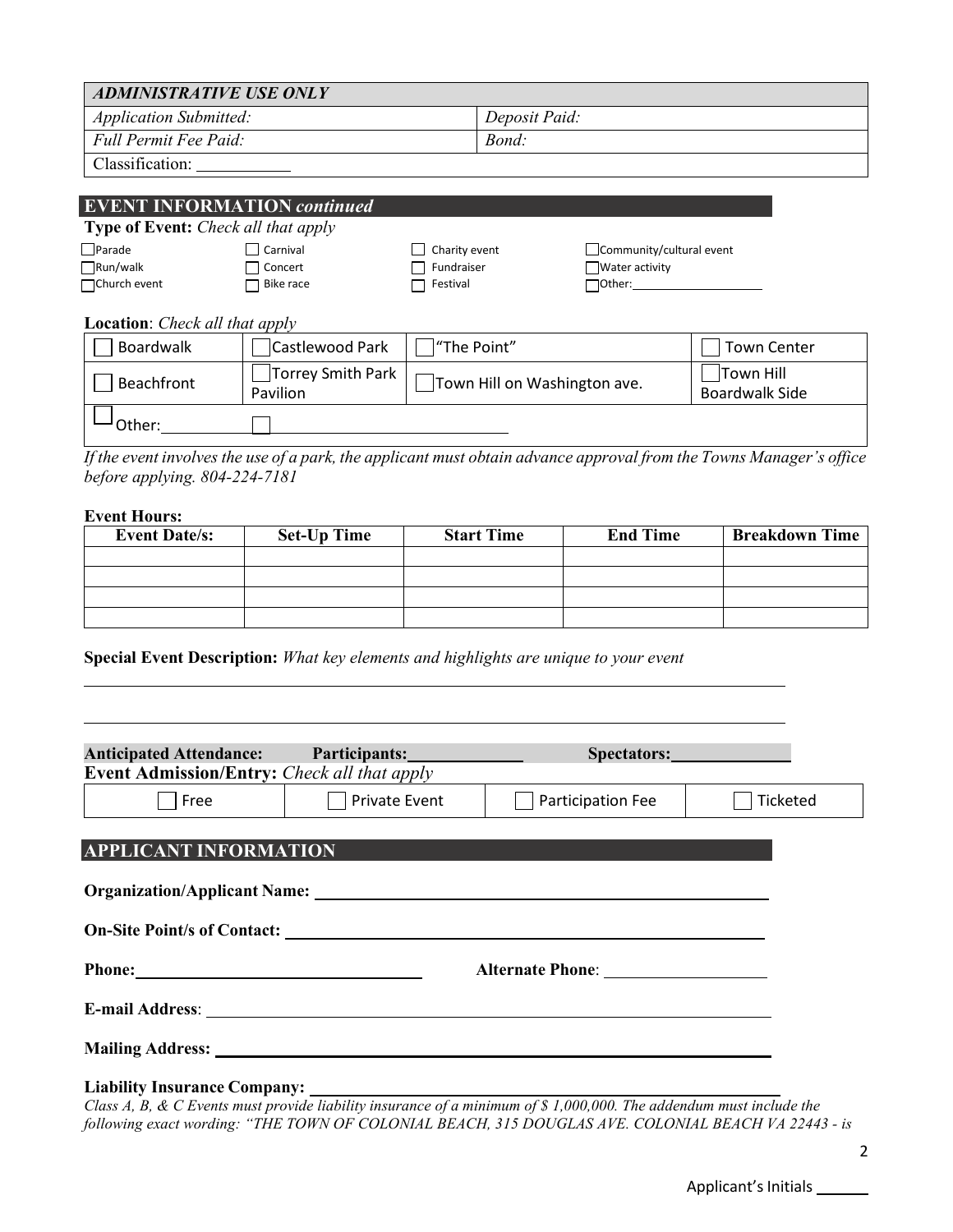*hereby named as additional insured". The insurance company must have a minimum financial rating to do business in Virginia rated "A" or better. If your organization has employees, you must also provide evidence of Workers Compensation insurance with statutory limits that meet state requirements. If alcohol will be served, the Town requires a liquor liability endorsement be added to the insured's policy. This endorsement can be added to the certificate of insurance along with the other insurance requirements. The Certificate of Insurance and endorsement must be obtained and sent to the Town of Colonial Beach before your special event application will be approved by the Town.*

## **VENDORS**

| If YES, What types? Check all that apply<br>Will there be vendors?                                       |  |                                                                                                                                                                                                                      |                                             |  |  |  |  |
|----------------------------------------------------------------------------------------------------------|--|----------------------------------------------------------------------------------------------------------------------------------------------------------------------------------------------------------------------|---------------------------------------------|--|--|--|--|
| Food*<br>Merchandise<br>Homemade<br>Other<br>Beverage                                                    |  |                                                                                                                                                                                                                      |                                             |  |  |  |  |
| *Event Applicants are required to submit all food vendors' Health Department permits prior to operation. |  |                                                                                                                                                                                                                      |                                             |  |  |  |  |
|                                                                                                          |  | <b>Event Applicant will be responsible for remitting a Transient Commerce Fee after the event. The fee will</b>                                                                                                      |                                             |  |  |  |  |
| be 10% of the amount charged for a vendor spot.                                                          |  |                                                                                                                                                                                                                      |                                             |  |  |  |  |
|                                                                                                          |  | if YES, Event Applicants must submit a copy of ABC Permit for event approval. Contact the VA department of<br>Alcoholic Beverage Control, 10304 Spotsylvania Ave. Suite 101 Fredericksburg, VA. 22480 (540)-322-5440 |                                             |  |  |  |  |
| Food/Beverages will be: check all that apply<br>Given away (free)                                        |  | <b>Alcohol Served by:</b>                                                                                                                                                                                            |                                             |  |  |  |  |
| Sold                                                                                                     |  |                                                                                                                                                                                                                      | Alcohol Distributor Name(s) & Phone Number: |  |  |  |  |
| Sampled                                                                                                  |  |                                                                                                                                                                                                                      |                                             |  |  |  |  |
| Other:                                                                                                   |  |                                                                                                                                                                                                                      |                                             |  |  |  |  |

## **TRAFFIC & PARKING**

| Will the event affect the flow of traffic on the public streets of Colonial Beach? YES<br>NO                       |
|--------------------------------------------------------------------------------------------------------------------|
| All events that impede traffic or request road closures require approval by Town Police Department. List in detail |
| what street closures are requested (include time frames of requested street closing): For the Town to approve a    |
| road closure, the following must be considered: resident/business impact, detour Routes, signage and notification, |

*set up of barricade and directional signage, and traffic control and safety.* 

Event Applicants must attach a map with requested street closure locations. In addition to the map, a closing of any portion of Rt. 205 or Colonial Avenue requires a VDOT LUP-Special Event Permit (please contact VDOT at 804-333-7941) and closings on any other town roads require a Public Works DOT Division Permit. **Both permits are in addition to this application.** 

All class "A" events also require a Parking Plan identifying event parking locations and any special equipment parking needs (RV's, heavy equipment, trailers, etc..) along with the Traffic Routes. Parking areas should be identified and prioritized for event traffic flow. **Parking Plan must be confirmed 30 days prior to event.** Note Special Parking Needs: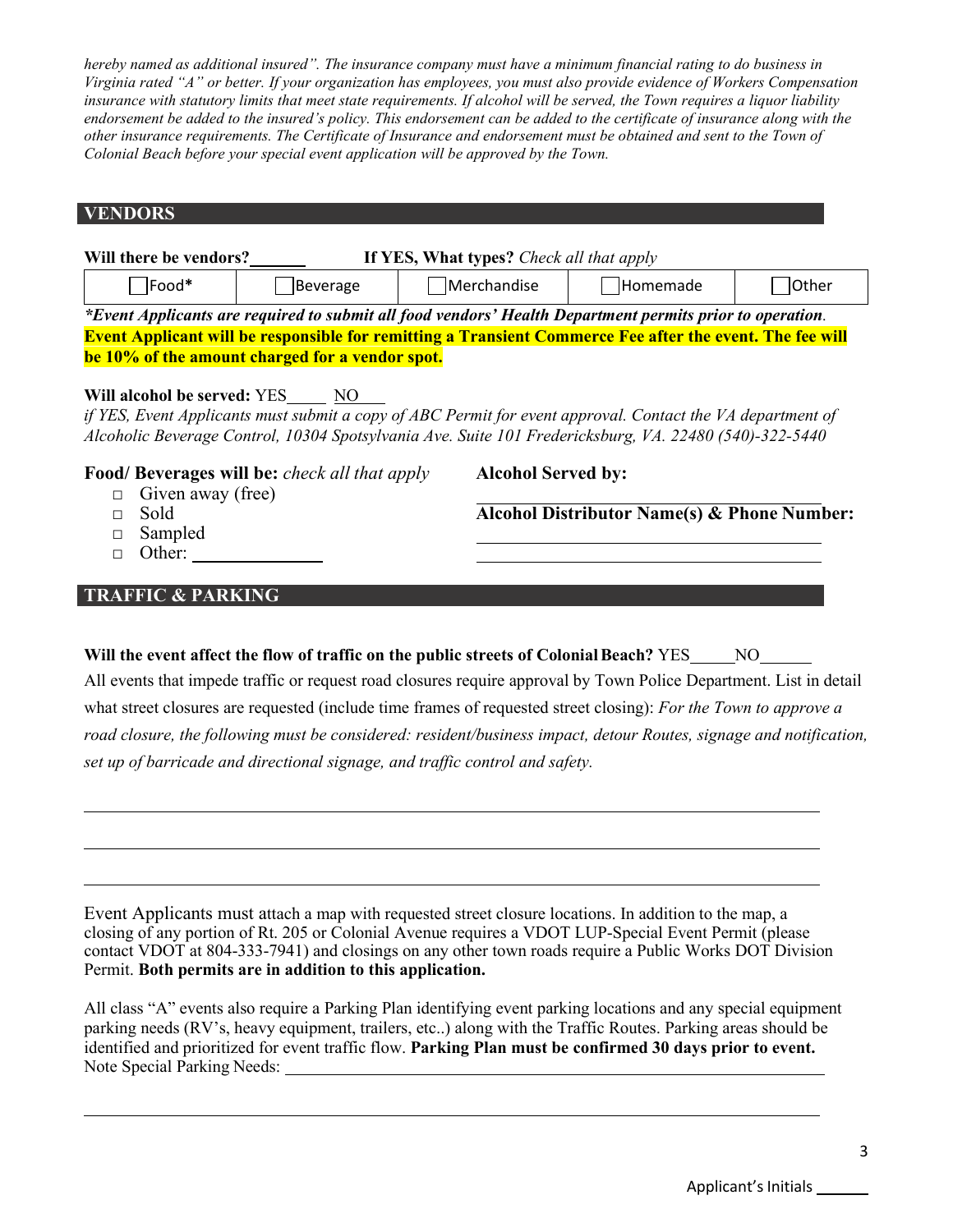#### **SECURITY & SAFETY**

The Event Applicant is responsible for the actions and conduct of any and all persons and organizations associated with the permitted event. **The Event Applicant is also responsible for any cost of supervising, securing, cleaning, and restoring the venue upon conclusion of the event incurred from activity or damages that were caused by the event.** Please provide a detailed security plan for your event if: (1) Alcohol is being served, (2) materials are left overnight, and/or (3) live entertainment is provided. This should describe the number of security personnel per shift throughout each day of the event.

**Have you hired a licensed professional security company to help manage your event? □ YES □ NO**

| <b>Security Organization:</b> |                      |  |
|-------------------------------|----------------------|--|
| # of Security Team Members    | <b>Main Contact:</b> |  |
| <b>Cell Phone Number</b>      |                      |  |

**Please describe plan for security, crowd management, and safety:**

*The Town of Colonial Beach Police Department has the authority to decline approval for issues that directly affect public safety. Denial of a permit may be appealed to Town Council. The town reserves the right to require security at any special event if deemed necessary. For additional police support contact the Colonial Beach Police Department at 804-224-7612.* 

Class "A" Events must also describe medical and emergency response procedures that include an event emergency contact, first aid location, and the types of resources that will be at the event and how they will be deployed.

**EMS (Rescue Squad) Support** - For additional information or questions, contact the EMS at 804-224-7750

**Fire Department Support** - For additional information or questions, contact the Fire Department at 804- 224-7255.

**Fireworks Permit** - Any type of fireworks display requires a permit issued by the Fire Marshal. Contact the State Fire Marshal at 804-840-3523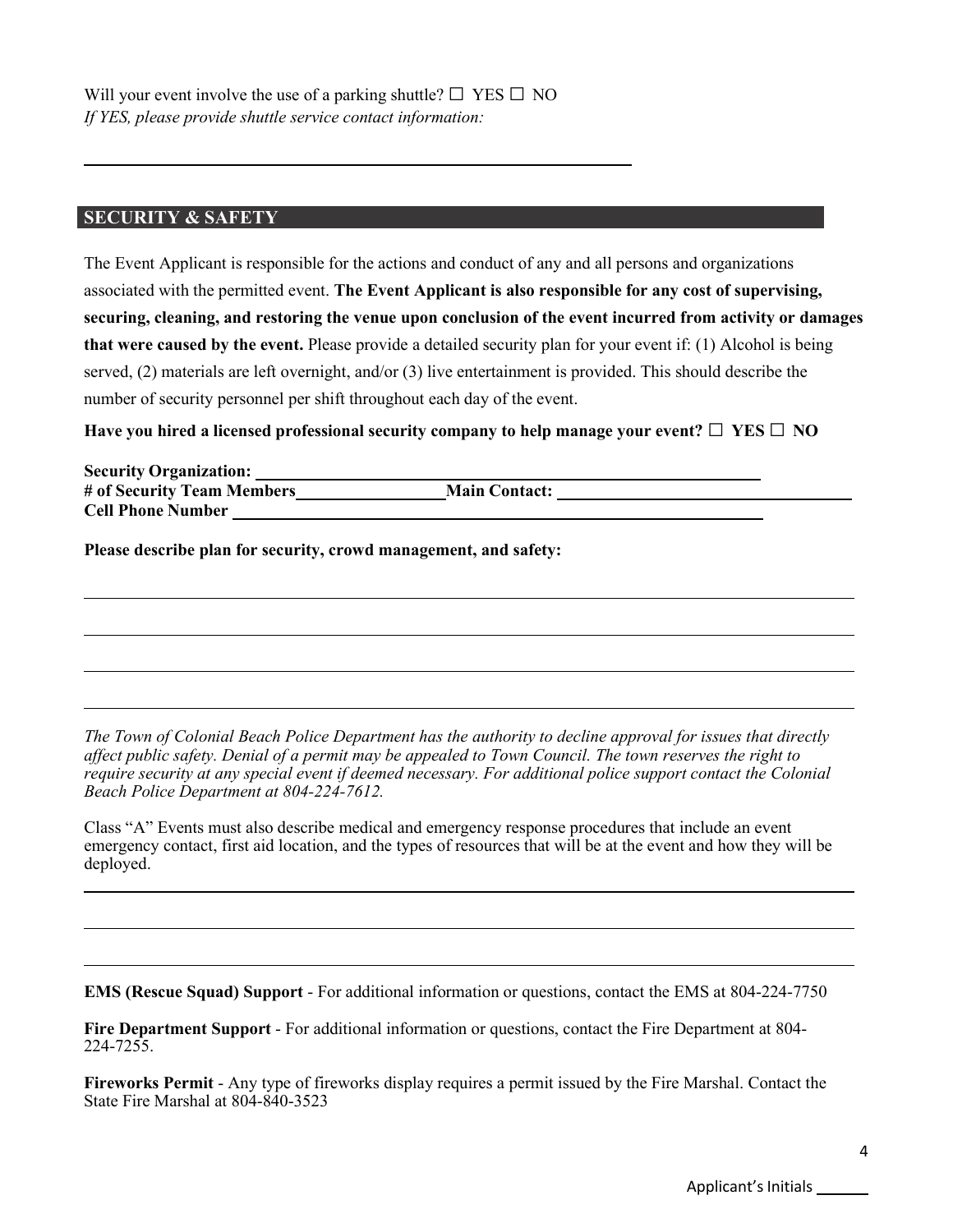## **EQUIPMENT INSPECTIONS**

Any structure, tent, bleacher, or stage that will be inspected may require additional forms or permit requests. List Tents bigger than 10x10, Electrical Equipment, Inflatables, or Temporary Structures that will require inspections, *if you're not sure contact Building and Zoning at 804-224-7506 for more information and to schedule inspections*

| <b>Equipment List:</b> | Size: | Supplier: |
|------------------------|-------|-----------|
|                        |       |           |
|                        |       |           |
|                        |       |           |

#### **PUBLIC WORKS**

## **Public Works is an important part of coordination before and after the event date.**

**What of the following public utility requests apply to your event?** *Check all that apply* 

| Water Service         | <b>Electric Service</b>  |
|-----------------------|--------------------------|
| Signage (road closed, | Town Hill Use            |
| Dumpster              | Portable/Public Toilets* |
| Town Stage Use        | <b>Boardwalk Use</b>     |
| <b>Street Closure</b> | Other:                   |

\* If event needs more toilets than accessible at location the event organizer must rent more from a third party, typical standard is 1 per every 150 expected attendees, 10% of which should be handicap accessible

#### Class "D" Events include:

Inspection of event area prior Basic grounds keeping Remove your event trash Event space reserved for minimum of one-hour

Class "C" Events include the above and:

Trash collection from existing containers on-site (all trash must be inside trash receptacles) Electricity usage from a requested town outlet up to 1500 KWH p/day

Class "B" Events include the above C & D amenities and:

Public Toilets as provided by Public Works (additional toilets must be rented separately) Electricity usage from all requested town outlets at event location up to 2500 KWH p/day Water connection from 1 requested town spigot at event location up to 50 gals p/day Public Works DOT Division Permit Fee 50% Discount (VDOT Activity Permit not included) Road closure signage posting according to Traffic Plan

#### Class "A" Events include the above from B, C, & D and:

1 Box of trashcan liners p/day

Caution Tape at areas identified in Security and Safety Plan

Special Electrical: 1 additional temporary electrical connection and 1 30 amp 220 plug

Water Connections from all requested town spigots at event location up to 100 gals p/day usage 1 20 yard roll-off dumpster delivered & refusal daily during event

1 Inspection of event equipment/stage (if inspection is failed subsequent inspections are not included) Public Works DOT Division Permit Fee Waived (VDOT Activity Permit not included)

A Designated Police Officer Coordinator for traffic control and security plan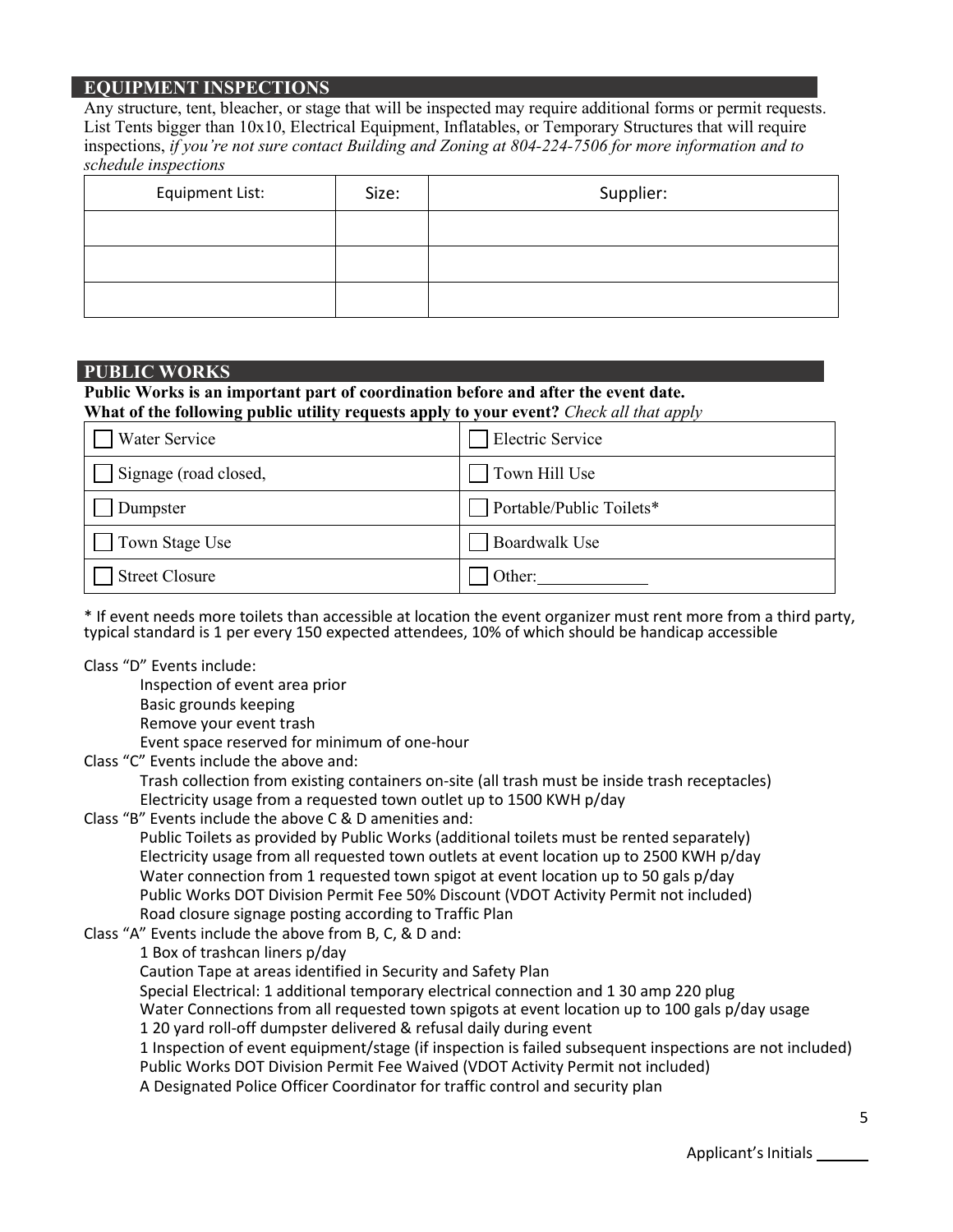#### **Services beyond those included in your event classification may be requested and will be invoiced additionally. Please coordinate with Public Works, Call 804-224-7260 to schedule services for events.**

#### **MAP & EVENT SCHEDULE**

#### **Attach Diagram of Event and Schedule of Activities** *(All Events)*:

*Must include the extents of the event area, location of activities, layout of tents and other structures, may also include other notes for town department coordination and/or route map.* 

#### **PERMIT REQUIREMENTS:** *check all that apply*

*Certifications or Permits (i.e ABC License, Health Permits, VDOT, ect.) that are required are due a minimum 30*  days prior to your event. Any fees incurred by required permits from county, state, and other agencies, not *issued by the Town of Colonial Beach or its Departments, are not included.* 

A Complete Special Event Application includes the following applicable approvals/documents:

Proof of Liability Insurance

Certification and Acknowledgement of Applicant Signed

Traffic Plan Approval by Town Police

| | w/ Additional Parking Plan\*

VDOT LUP-Special Event Permit\* (\$100)

Public Works DOT Division Permit\* (\$100)

Inspection Certificate for Tents, Electrical, and Temporary Structures

Fire Marshal Approval (Fireworks/Pyrotechnics) \*

ABC Event Permit (All ABC Regulations are in addition to the Special Event Permit)

Any Additional Public Utility Requests Approval by Public Works

Security & Safety Plan Approved by Town Police

Medical Response Procedure\*

Health Department Certificates for all venders cooking food on-site

Site Plan and Event Schedule

501(c) Status Document

*\*if applicable (Typically Class "A" Events)*

Applicant's Initials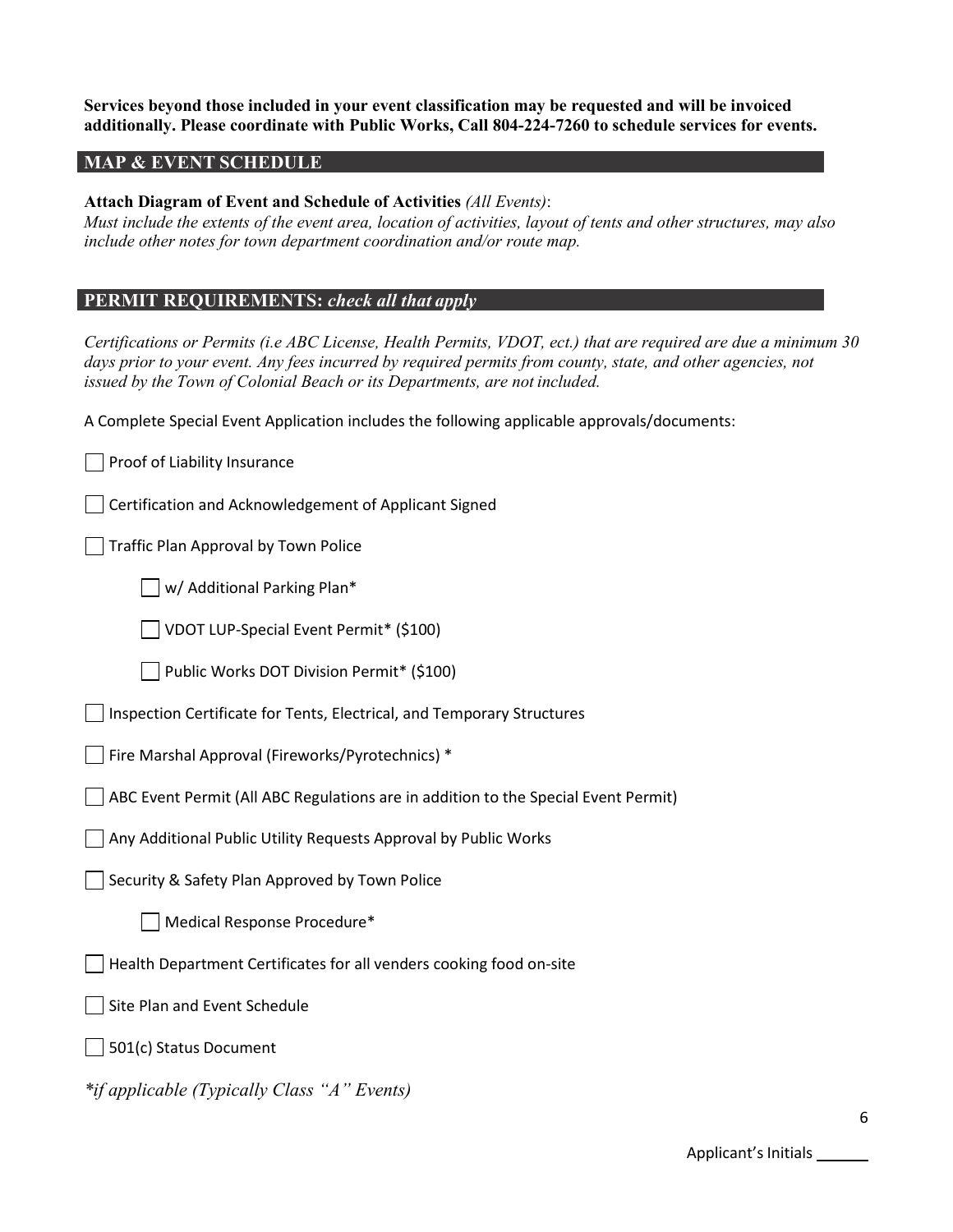# CERTIFICATION AND ACKNOWLEDGEMENT OF APPLICANT

The undersigned Special Event Applicant ("Applicant") certifies that he or she has read the Town of Colonial Beach Special Event Application and further certifies that the information furnished in this application is true and correct to the best of their knowledge and information.

The Applicant acknowledges that it is the Applicant's responsibility to contact all department heads and make sure changes that need to be made to the application are coordinated prior to the event as outlined in this application.

Furthermore, The Event Applicant ("Applicant") agrees to indemnify, defend, hold harmless the Town of Colonial Beach and its officers, officials, agents, and employees (hereinafter referred to as "Indemnitee") from and against any and all claims, actions, liabilities, damages, losses, or expenses (including reasonable court costs, attorneys' fees, and costs of claim processing, investigation and litigation (hereinafter referred to as "Claims") for bodily injury or personal injury (including death), or loss or damage to tangible or intangible property caused, or alleged to be caused in whole or part, by any acts or omissions of Applicant or any of its owners, officers, directors, agents, employees or subcontractors. The indemnity includes any claim arising out of the use of Town of Colonial Beach property in connection with

**[name of event]** including (without limitation) claims involving bodily injury of any person (including death) or property damage. The indemnity also includes any claim or amount arising out of federal, state or local law, statute, ordinance, rule, regulation or court decree. It is the specific intention of the parties that the Indemnitee shall, in all instances, except for Claims arising solely from the negligent or willful acts or omissions of the Indemnitee, be indemnified by Applicant from and against all claims. It is agreed that Applicant will be responsible for primary loss investigation, defense and judgment costs where this indemnification is applicable. In consideration of permission to hold event, the Applicant agrees to waive all rights of subrogation against the Town, its officers, officials, agents and employees for losses arising out of or resulting from the event.

The Applicant acknowledges that use of Town resources to host an event in the Town of Colonial Beach is contingent upon approval of the Special Event Application by Town Staff.

Signature of Applicant: \_

Name of Event:

Date: